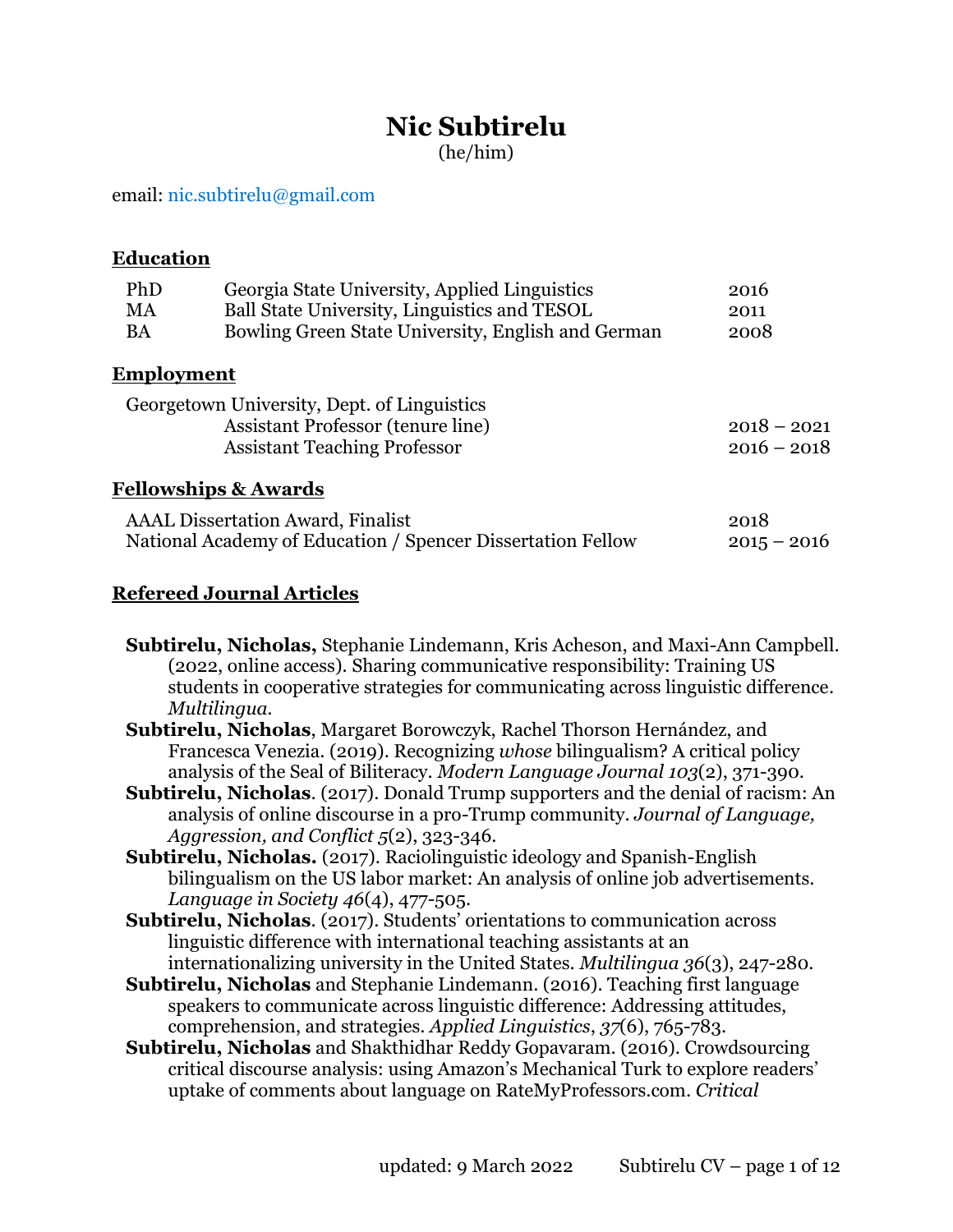*Approaches to Discourse Analysis across Disciplines, 8*(1), 38-57. Available from:<http://bit.ly/1OIc3Yj>

- Lindemann, Stephanie, Maxi-Ann Campbell, Jason Litzenberg, and **Nicholas Subtirelu.** (2016). Explicit and implicit training methods for improving native English speakers' comprehension of nonnative speech. *Journal of Second Language Pronunciation, 2*(1), 93-108.
- **Subtirelu, Nicholas**. (2015). "She does have an accent but...": Race and language ideology in students' evaluations of mathematics instructors on RateMyProfessors.com. *Language in Society, 44*(1), 35-62.
- Lee, Joseph and **Nicholas Subtirelu**. (2015). Metadiscourse in the classroom: A comparative analysis of EAP lessons and university lectures. *English for Specific Purposes, 37*(1), 52-62.
- **Subtirelu, Nicholas**. (2014). A language ideological perspective on willingness to communicate. *System, 42*(1), 120-132.
- Crossley, Scott, **Nicholas Subtirelu**, and Tom Salsbury. (2013). Frequency effects or context effects in second language word learning: What predicts early lexical production? *Studies in Second Language Acquisition, 35*(4), 727-755.
- Lindemann, Stephanie and **Nicholas Subtirelu**. (2013). Reliably biased: The role of listener expectation in the perception of second language speech. *Language Learning, 63*(3), 567-594.
- **Subtirelu, Nicholas**. (2013). What (do) learners want (?): A re-examination of the issue of learner preferences regarding the use of 'native' speaker norms in English language teaching. *Language Awareness, 22*(3), 270-291.
- **Subtirelu, Nicholas**. (2013). 'English… it's part of our blood': Ideologies of language and nation in United States Congressional discourse. *Journal of Sociolinguistics, 17*(1), 37-65.
- **Subtirelu, Nicholas.** (2011). Juggling identity and authority: A case study of one 'non-native' instructor of English. *TESL-EJ, 15*(3). Available from: <http://bit.ly/22GPHjz>

## **Edited volumes**

Flores, Nelson, Amelia Tseng, & **Nicholas Subtirelu** (Eds.). (2020). *Bilingualism for all? Raciolinguistic perspectives on dual language education in the United States*. Bristol, UK: Multilingual Matters.

## **Chapters in edited volumes**

- Thorson Hernández, Rachel and **Nicholas Subtirelu.** (2021). Educators influencing policy: The Language Opportunity Coalition and the Seal of Biliteracy. In Shin, J. K. and Vinogradova, P. (Eds.), *Contemporary foundations for teaching English as an additional language* (pp. 257-264). New York: Routledge.
- **Subtirelu, Nicholas.** (2020). Raciolinguistic ideology, the Seal of Biliteracy, and the politics of language education. In Davin, K. and Heineke, A. (Eds.), *The Seal of Biliteracy: Case studies and considerations for policy implementation.* (pp. 159- 174). Charlotte, NC: Information Age Publishing.
- **Subtirelu, Nicholas.** (2018). Linguistic diversity and the politics of international inclusion: Challenges in integrating international teaching assistants at a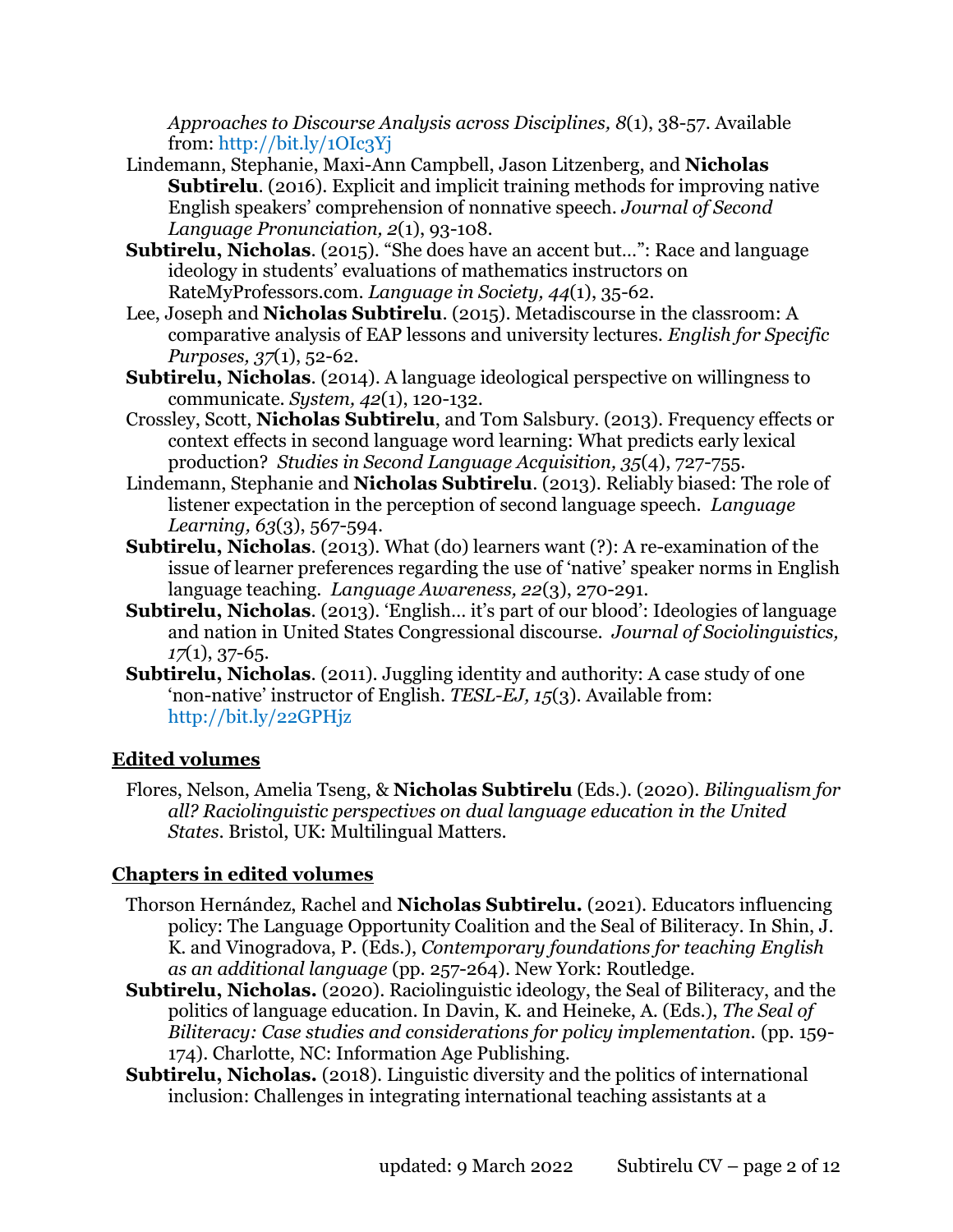university in the United States. (pp. 119-129). In Crandall, J. and Bailey, K. (Eds.), *Global perspectives on educational language policies*. New York: Routledge.

- **Subtirelu, Nicholas**. (2017). Exploring the intersection of gender and race in evaluations of mathematics instructors on RateMyProfessors.com. (pp. 219-235). In Friginal, E. (Ed.), *Studies in corpus-based sociolinguistics.* New York: Routledge.
- **Subtirelu, Nicholas** and Paul Baker. (2017). Corpus-based approaches. (pp. 106- 119). In Flowerdew, J. and Richardson, J. E. (Eds.) *Routledge handbook of Critical Discourse Studies*. London: Routledge.
- Skalicky, Stephen, Eric Friginal, and **Nicholas Subtirelu**. (2016). A corpus assisted investigation of non-understanding in outsourced call center discourse. (pp. 127- 153). In Pickering, L. Friginal, E, and Staples, S. (Eds.), *Talking at work: Corpusbased studies of workplace discourse*. London: Palgrave Macmillan.
- Lindemann, Stephanie, Jason Litzenberg, and **Nicholas Subtirelu**. (2014). Problematizing the dependence on L1 norms in pronunciation teaching: Attitudes toward second-language accents. (pp. 179-194). In Levis, J. and Moyer, A. (Eds.) *Social dynamics in second language accent*. Berlin: DeGruyter Mouton.

## **Professional newsletter contributions**

- **Subtirelu, Nicholas.** (2021). On becoming antiracist racists: Author's response. *AAALGrads Newsletter*. Available online at [https://www.aaal-gsc.org/sp21](https://www.aaal-gsc.org/sp21-readers-respond-white-ignorance) [readers-respond-white-ignorance](https://www.aaal-gsc.org/sp21-readers-respond-white-ignorance)
- **Subtirelu, Nicholas.** (2020). White ignorance and the struggle for an anti-racist applied linguistics. *AAALGrads Newsletter*. Available online at <https://www.aaal-gsc.org/sp21-readers-respond-white-ignorance>

## **Encyclopedia articles**

**Subtirelu, Nicholas**. (2019). Raciolinguistic ideology and the politics of language education. In Peters, M.A. & Heraud, R. (Eds.) *Encyclopedia of Educational Innovation*. Singapore: Springer Singapore.

## **Re-prints**

**Subtirelu, Nicholas**. (2019). Donald Trump supporters and the denial of racism: An analysis of online discourse in a pro-Trump community. In Musollf, A. (Ed.) *Language aggression in public debates on immigration* (pp. 151-174). [Reprint] of journal article from 2017]

#### **Book reviews**

**Subtirelu, Nicholas**. (2014). Review of *Second language socialization and learner agency: Adoptive family talk* (Fogle). *Language & Education, 28*(2), 196-199.

**Subtirelu, Nicholas**. (2013). Review of *Teacher preparation for bilingual student populations: Educar para transformar* (eds. Sheets, Flores, & Clark). *International Journal of Bilingual Education and Bilingualism,16*(6), 764-767.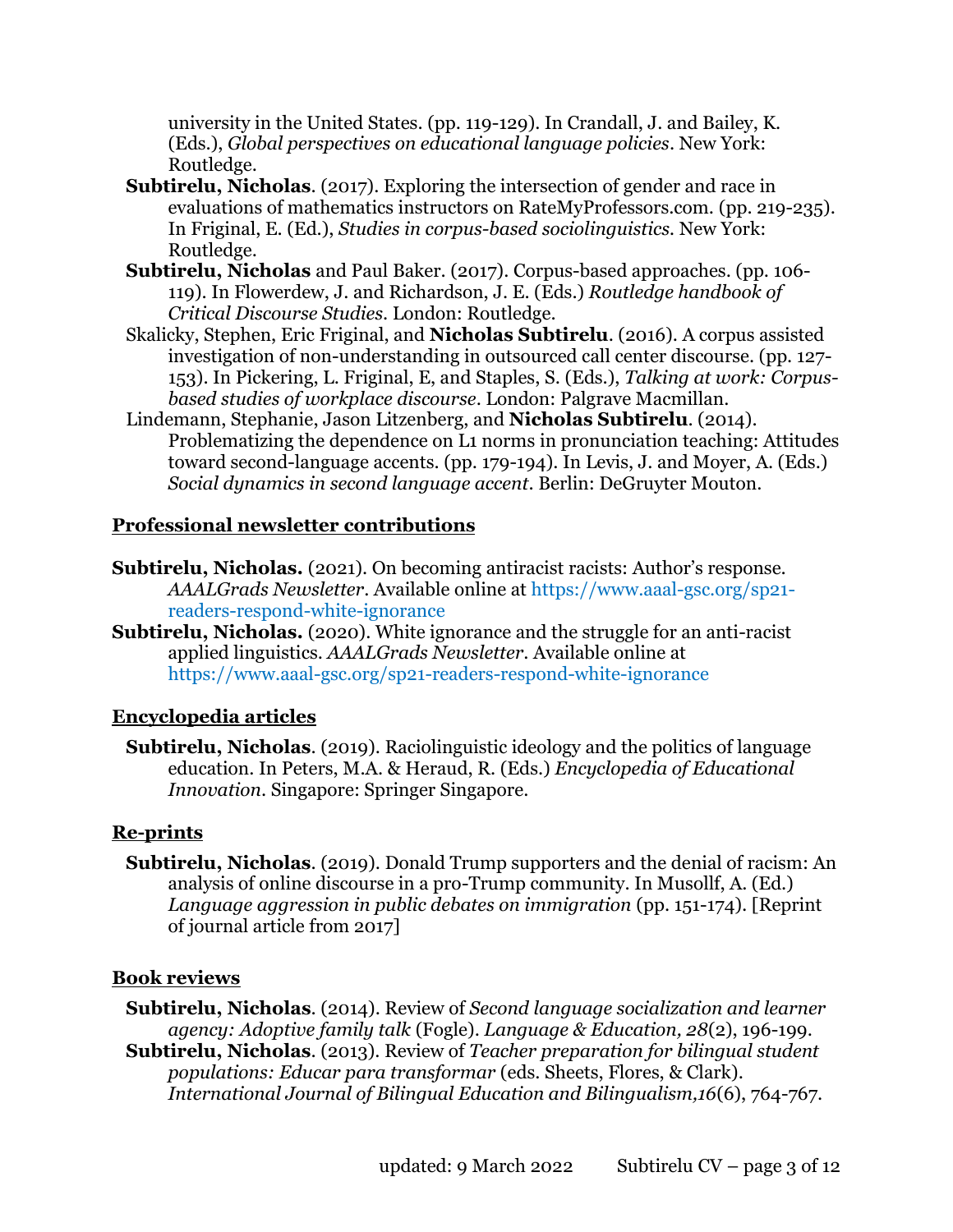#### **Publications in popular media**

- **Subtirelu, Nicholas**. (2015, June 2). [Why the word 'homosexual' is offensive.](http://theweek.com/articles/556341/why-word-homosexual-offensive) *The Week*.
- **Subtirelu, Nicholas**. (2015, April 3). [Where are all the high-paying jobs for Spanish](http://theweek.com/articles/546976/where-are-all-highpaying-jobs-spanish-speakers)  [speakers?](http://theweek.com/articles/546976/where-are-all-highpaying-jobs-spanish-speakers) *The Week*.
- **Subtirelu, Nicholas.** (2015, March 20). The most used words in men's vs. women's [basketball coverage.](http://mentalfloss.com/article/62334/most-used-words-mens-vs-womens-basketball-coverage) *Mental Floss*.
- **Subtirelu, Nicholas**. (2014, April 4). [Is 'bossy' gendered?](http://www.splicetoday.com/politics-and-media/is-bossy-gendered) *Splice Today*.
- **Subtirelu, Nicholas**. (2013, August 15). [Should the U.S. make English the official](http://www.splicetoday.com/politics-and-media/should-the-u-s-make-english-the-official-language)  [language?](http://www.splicetoday.com/politics-and-media/should-the-u-s-make-english-the-official-language) *Splice Today*.

## **Media inquiries, consultations, and interviews**

- Cepeda, Esther. (2019, September 29). [How white privilege is derailing dual-language](https://www.chicoer.com/2019/09/29/how-white-privilege-is-derailing-dual-language-programs/)  [programs.](https://www.chicoer.com/2019/09/29/how-white-privilege-is-derailing-dual-language-programs/) *Chicago Enterprise-Record,* inter alia.
- Mitchell, Corey. (2019, January 8). The truth [about bilingualism: It's only for some](https://www.edweek.org/ew/articles/2019/01/09/the-truth-about-bilingualism-its-only-for.html?cmp=soc-tw-shr)  [students.](https://www.edweek.org/ew/articles/2019/01/09/the-truth-about-bilingualism-its-only-for.html?cmp=soc-tw-shr) *Education Week.*
- Russ, Brice. (2016, November 11). [For linguists, the new sci-fi film](http://www.sciencemag.org/news/2016/11/linguists-new-sci-fi-film-arrival-cant-come-soon-enough) *Arrival* can't come [soon enough.](http://www.sciencemag.org/news/2016/11/linguists-new-sci-fi-film-arrival-cant-come-soon-enough) *Science.*
- Bennett, Jessica. (2016, September 27). [Hillary Clinton will not be manterrupted.](http://www.nytimes.com/2016/09/28/opinion/campaign-stops/hillary-clinton-will-not-be-manterrupted.html?_r=0) *New York Times.*
- Newton-Small, Jay. (2016, February 3). [How Hillary Clinton is trying to avoid being](http://time.com/4206660/hillary-clinton-sexism-shrill-yelling/)  ['shrill'](http://time.com/4206660/hillary-clinton-sexism-shrill-yelling/). *Time*.
- Rosen, Adam. (2016, January 16). [In the age of Trump, what does it mean to be](http://wilsonquarterly.com/stories/in-the-age-of-trump-what-does-it-mean-to-be-classy/)  ["classy"?](http://wilsonquarterly.com/stories/in-the-age-of-trump-what-does-it-mean-to-be-classy/) *Wilson Quarterly*.
- Robb, Alice. (2015, August 26). [Say my name.](http://www.elle.com/culture/news/a30042/say-my-name/) *Elle*.
- Waldman, Katy. (2015, April 29). [Is Baltimore beset by protests, riots, or an uprising?](http://www.slate.com/blogs/lexicon_valley/2015/04/29/protest_versus_riot_versus_uprising_the_language_of_the_baltimore_freddie.html) *Slate*.
- Chow, Kat. (2015, March 5). [Study: At 'Rate My Professors,' a foreign accent can hurt a](http://www.npr.org/blogs/codeswitch/2015/03/05/390686619/study-at-rate-my-professor-a-foreign-accent-can-hurt-a-teachers-score)  [teacher's score](http://www.npr.org/blogs/codeswitch/2015/03/05/390686619/study-at-rate-my-professor-a-foreign-accent-can-hurt-a-teachers-score). *NPR*.
- Kiltroeff, Natalie. (2015, March 2). Students give worse reviews to professors with [Asian names.](http://www.bloomberg.com/news/articles/2015-03-02/students-give-worse-reviews-to-professors-with-asian-names) *Bloomberg*.
- Jaschik, Scott. (2015, March 2). [Accent on bias.](https://www.insidehighered.com/news/2015/03/02/study-finds-instructors-asian-last-names-receive-lower-scores-rate-my-professors) *Inside Higher Ed*.
- Grove, Jack. (2015, February 26). [Lower scores for Asian staff on Rate My Professors](http://www.timeshighereducation.co.uk/news/lower-scores-for-asian-staff-on-rate-my-professors-website/2018747.article)  [website.](http://www.timeshighereducation.co.uk/news/lower-scores-for-asian-staff-on-rate-my-professors-website/2018747.article) *Times Higher Education.*
- Singal, Jesse. (2015, February 9). [The taboo subject in women's basketball](http://nymag.com/scienceofus/2015/02/taboo-subject-in-womens-basketball.html). *New York.*
- Sillesen, Lene Bech. (2015, January 5). *[The New York Times'](http://www.cjr.org/currents/new_york_times_race.php)* changing racial labels. *Columbia Journalism Review*. 9.
- Bennett, Jessica. (2014, August 26). [How to reclaim the f-word? Just call Beyoncé.](http://time.com/3181644/beyonce-reclaim-feminism-pop-star/) *TIME*.
- Mertens, Maggie. (2014, August). The truth about 'pushy' women. *Glamour*. 130.
- Robb, Alice. (2014, July 23). [Why can't we stop talking about 'bikini bodies'?](http://nymag.com/thecut/2014/07/why-cant-we-stop-talking-about-bikini-bodies.html) *New York*.
- Scheller, Alissa and Catherin Pearson. (2014, May 30). [This is how we talk about](http://www.huffingtonpost.com/2014/05/30/pushy-women-how-we-talk-about-female-leaders_n_5411131.html)  [female leaders.](http://www.huffingtonpost.com/2014/05/30/pushy-women-how-we-talk-about-female-leaders_n_5411131.html) *The Huffington Post*.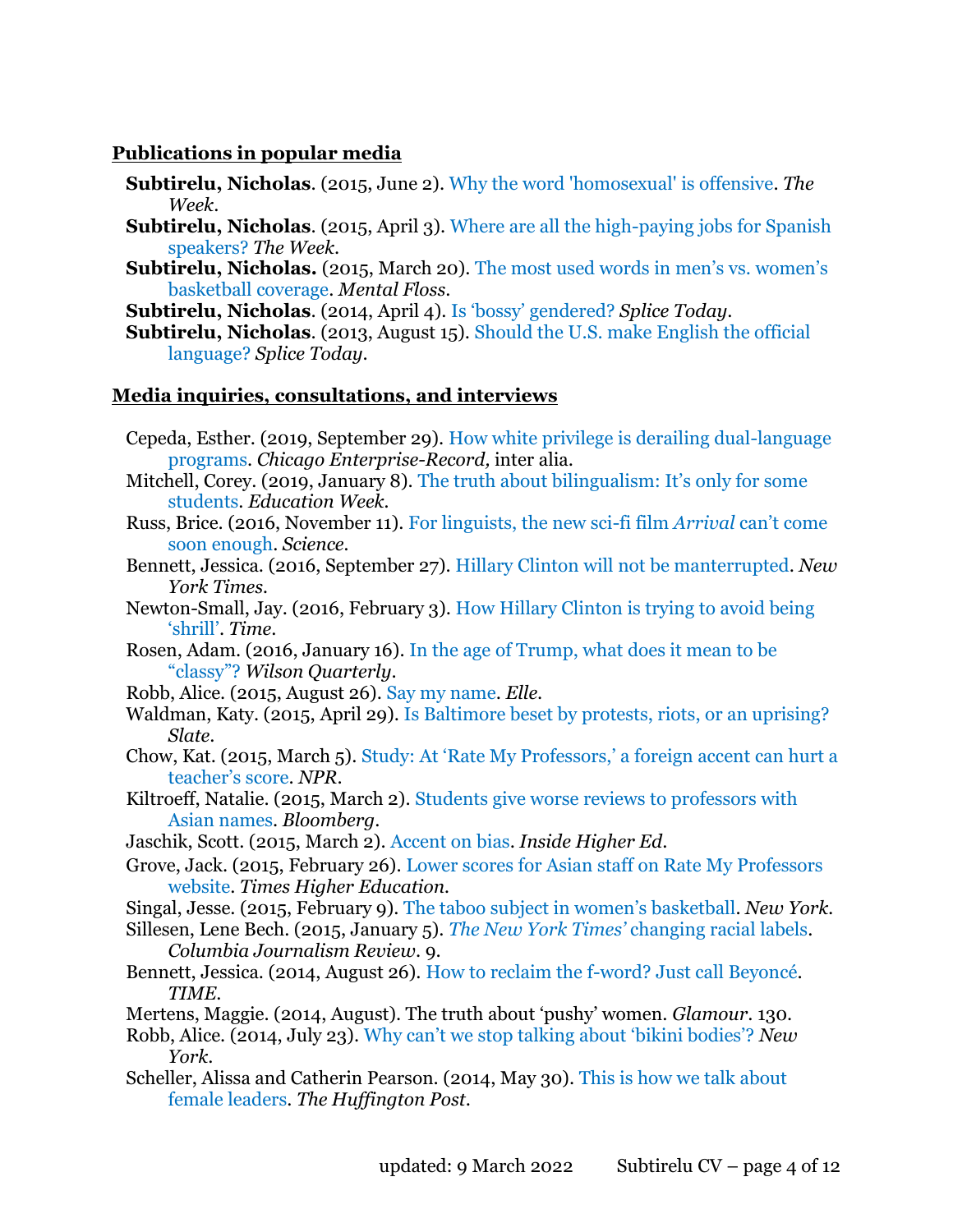- Khazan, Olga. (2014, May 23). ['Pushy' is used to describe women twice as often as](http://www.theatlantic.com/business/archive/2014/05/pushy-is-used-to-describe-women-twice-as-often-as-men/371291/)  [men.](http://www.theatlantic.com/business/archive/2014/05/pushy-is-used-to-describe-women-twice-as-often-as-men/371291/) *The Atlantic*.
- Sterbenz, Christina. (2014, April 1). [Sheryl Sandberg is right](http://www.businessinsider.com/sheryl-sandberg-women-ban-bossy-2014-4)  Women are called ['bossy' more than men](http://www.businessinsider.com/sheryl-sandberg-women-ban-bossy-2014-4). *Business Insider*.
- Robb, Alice. (2014, March 19). [Sheryl Sandberg is righ](http://www.newrepublic.com/article/117076/sheryl-sandbergs-ban-bossy-campaign-right-about-one-thing)t about the word 'bossy'. *The New Republic*.

## **Research funding awarded**

| Summer academic grant (internal), \$9000                          | 2018 |
|-------------------------------------------------------------------|------|
| National Academy of Edu / Spencer fellowship (external), \$27,500 | 2015 |
| Language Learning dissertation grant (external), \$1701           | 2015 |
| GSU dissertation grant (internal), \$1980                         | 2014 |
| TIRF doctoral dissertation grant (external), \$2480               | 2014 |
| Hollis fund (internal), \$500                                     | 2010 |

## **Conference panel organizing**

- **Subtirelu, Nicholas.** (2019). *Diversifying Linguistics: Working toward a more inclusive field*. Panel organized for the Georgetown University Round Table (GURT), Washington, DC.
- Venezia, Francesca, **Nicholas Subtirelu**, & Margaret Malone. (2019). *The Seal of Biliteracy across contexts of policy appropriation: Exploring who benefits and how.* Colloquium organized for the annual American Association for Applied Linguistics meeting, Atlanta, GA.

## **Conference presentations**

- Mumper, David, Margaret Borowczyk, & **Nicholas Subtirelu**. (2021). New York state Seal of Biliteracy: Conceptions of biliteracy and community involvement. Paper presented at the annual American Association for Applied Linguistics meeting, held virtually due to pandemic.
- **Subtirelu, Nicholas** and Şeyma Toker. (2021). *Critical consciousness in dual language programs: An analysis of stance-taking in an online parenting forum.*  Paper presented at the annual American Association for Applied Linguistics meeting, held virtually due to pandemic.
- **Subtirelu, Nicholas.** (2019). *Decommodifying Spanish-English bilingualism: Aggrieved Whiteness and the discursive contestation of language as economic resource*. Paper presented at the annual American Association for Applied Linguistics meeting, Atlanta, GA.
- Venezia, Francesca and **Nicholas Subtirelu**. (2019). *School administrators as language policy arbiters of the Seal of Biliteracy*. Paper presented at the annual American Association for Applied Linguistics meeting, Atlanta, GA.
- Thorson Hernández, Rachel and **Nicholas Subtirelu**. (2018). Everyday experiences of policy: Exploring the appropriation of educational language policy through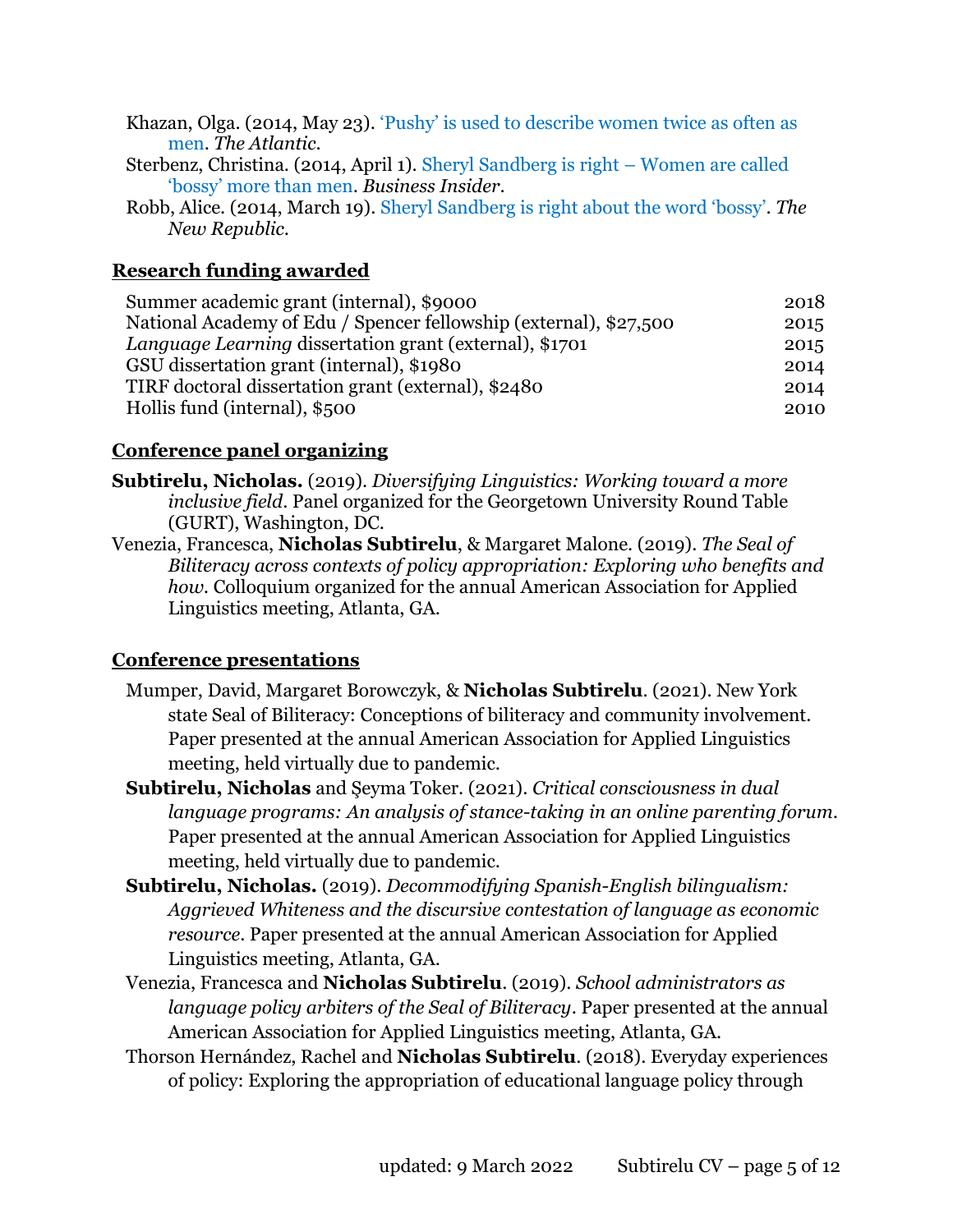teachers' narratives. Paper presented at Georgetown University Round Table (GURT), Washington, DC.

- **Subtirelu, Nicholas.** (2018). *Linguistic diversity and international inclusion: Challenges in integrating international teaching assistants at a university in the United States*. Paper presented at the annual American Association for Applied Linguistics meeting, Chicago, IL.
- Borowczyk, Margaret, **Nicholas Subtirelu**, Rachel Thorson Hernández, and Francesca Venezia. (2018). *Resisting English Only ideologies while reproducing privilege?: A critical policy analysis of the Seal of Biliteracy*. Poster presented at the annual American Association for Applied Linguistics meeting, Chicago, IL.
- Lindemann, Stephanie and **Nicholas Subtirelu**. (2017). *Approaches to closing the gap: Explicit & implicit instruction about nonnative speech*. Paper presented at the annual international TESOL convention, Seattle, WA.
- **Subtirelu, Nicholas.** (2017). *Spanish-English bilingualism on the US labor market: Raciolinguistic ideology and the devaluation of a minority language*. Paper presented at the annual American Association for Applied Linguistics meeting, Portland, OR.
- **Subtirelu, Nicholas.** (2016). *Re-thinking pragmatism in international teaching assistant preparation and policy: An analysis of ideology in student representations of ITAs*. Paper presented at the annual American Association for Applied Linguistics meeting, Orlando, FL.
- Barron Serrano, Francisco and **Nicholas Subtirelu**. (2016). *Methodological innovation in the study of elite racism: A study of Mock Spanish in the Corpus of Contemporary American English*. Paper presented at the annual American Association for Applied Linguistics meeting, Orlando, FL.
- **Subtirelu, Nicholas.** (2016). *'Nonnative' English speakers and the internalization of deficit language ideology*. Paper presented at the annual international TESOL convention, Baltimore, MD.
- **Subtirelu, Nicholas.** (2015). *Spanish-English bilingualism as human capital? Discourses of multilingualism on CareerBuilder.com*. Poster presented at the Atlanta Computational Social Science Workshop, Atlanta, GA.
- **Subtirelu, Nicholas** and Shakthidhar Gopavaram. (2015). *Querying Mechanical Turk to test critical discourse analysts' generalizations about 'typical' readers' uptake of discourse*, Paper presented at the Illinois Language and Linguistics Society meeting, Urbana, IL.
- Lindemann, Stephanie, Maxi-Ann Campbell, and **Nicholas Subtirelu**. (2015). *The Effects of Explicit and Implicit Instruction on Native English Speaker Attitudes and Comprehension of Nonnative Speech*, Paper presented at the annual American Association for Applied Linguistics meeting, Toronto, Canada.
- Campbell, Maxi-Ann, Stephanie Lindemann, Jason Litzenberg and **Nicholas Subtirelu**. (2014). *Addressing the native speaker role in native-nonnative*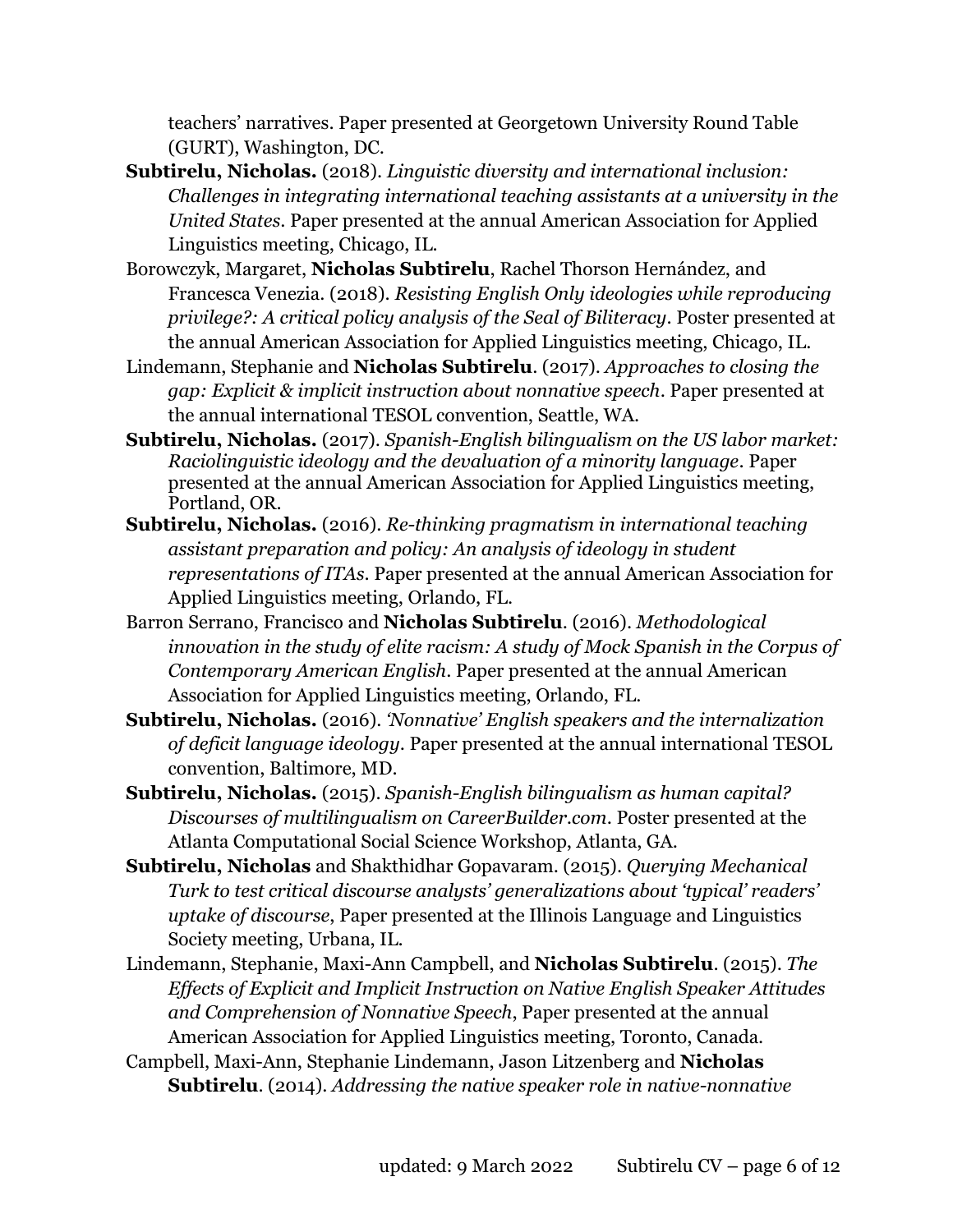*communication through a half-hour online training*. Paper presented at the World Congress of the International Association of Applied Linguistics (AILA), Brisbane, Australia.

- **Subtirelu, Nicholas**. (2014). *"She does have an accent but…": Language ideology in the evaluation of second language English-speaking instructors on RateMyProfessors.com*. Paper presented at the annual American Association for Applied Linguistics meeting, Portland, OR.
- Lee, Joseph J. and **Nicholas Subtirelu**. (2014). *Metadiscourse in the classroom: A comparative analysis of EAP lessons and university lectures*. Paper presented at the annual American Association for Applied Linguistics meeting, Portland, OR.
- Miller, Ben and **Nicholas Subtirelu**. (2014). *Toxic speech: Approaches to modeling and moderating toxic language in online text‐based environments*. Paper presented at the Society for Textual Scholarship meeting, Seattle, WA.
- Miller, Ben, Ayush Shrestha, and **Nicholas Subtirelu**. (2014). *Natural language processing approaches to rights violation classifying*. Paper presented at RightsCon, San Francisco, CA.
- **Subtirelu, Nicholas** and Stephanie Lindemann. (2013). *Reliably invalid: The influence of the listener on measurements of second language speech*. Paper presented at the annual American Association for Applied Linguistics meeting, Dallas, TX.
- Lee, Joseph J. and **Nicholas Subtirelu**. (2013). *Metadiscursive practice in L2 classroom lessons*. Paper presented at the American Association for Corpus Linguistics meeting, San Diego, CA.
- Crossley, Scott, **Nicholas Subtirelu**, and Tom Salsbury. (2012). *Frequency effects or context effects in second language word learning: What predicts early lexical production?* Paper presented at the Second Language Research Forum, Pittsburgh, PA.
- **Subtirelu, Nicholas**. (2012). '*English it's part of our blood': Nationalisms and language ideologies in United States Congressional discourse.* Paper presented at the Illinois Language and Linguistics Society meeting, Urbana, IL.
- **Subtirelu, Nicholas**. (2012). *Who is 'intelligible'?: Language ideology and its effects on international students engaging in intercultural communication*. Paper presented at the annual American Association for Applied Linguistics meeting, Boston, MA.
- **Subtirelu, Nicholas** and Joseph J. Lee. (2011). *Corpus analysis of lexical bundles in EAP classroom lessons*. Paper presented at the American Association for Corpus Linguistics meeting, Atlanta, GA.
- **Subtirelu, Nicholas**. (2011). *Juggling identity and authority: One 'non-native' teacher of English and the 'native speaker fallacy'.* Paper presented at the annual Georgia TESOL convention, Augusta, GA.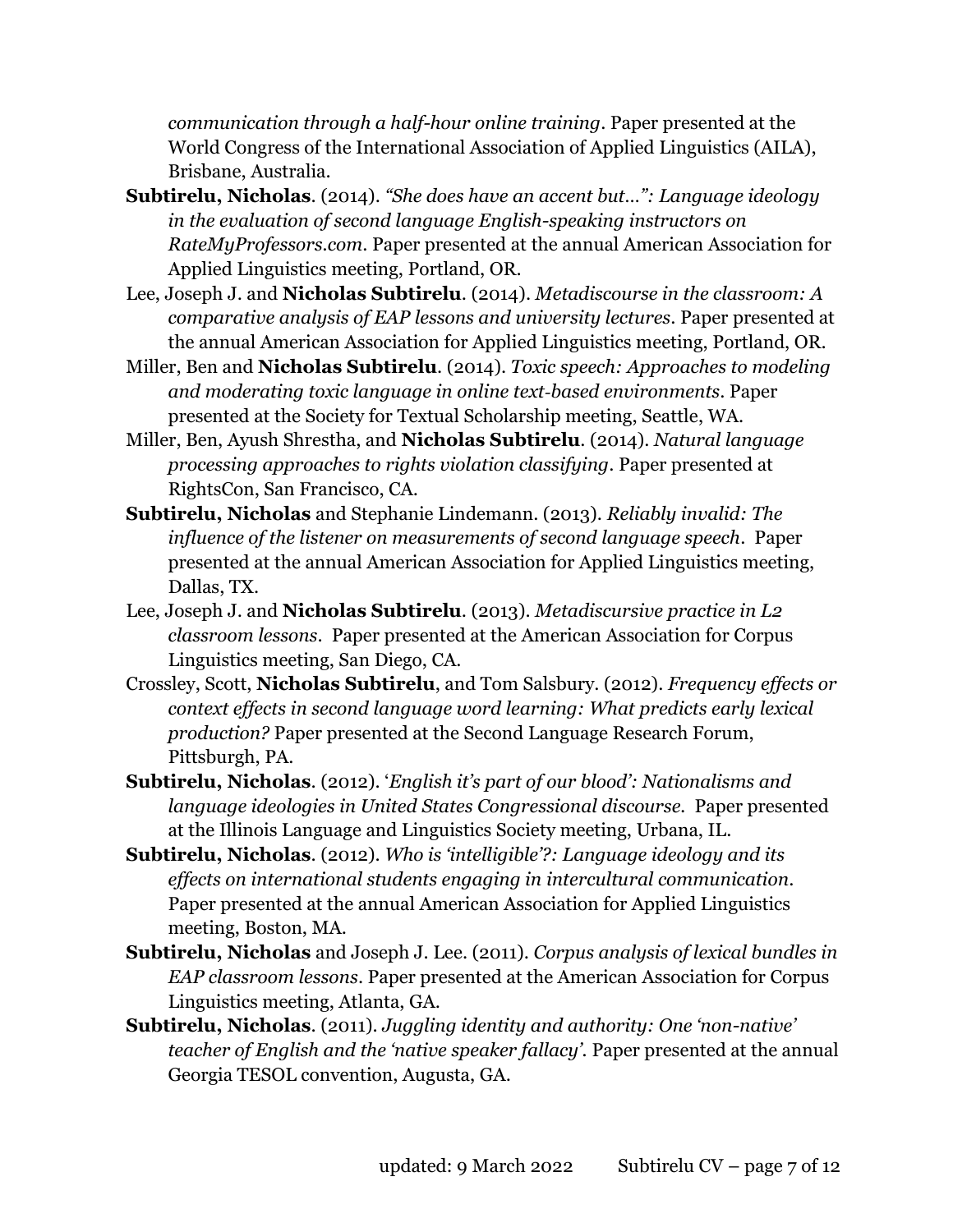- Schreiber, Constantin and **Nicholas Subtirelu**. (2011). *Power and identity in NNS-NS [non-native speaker-native speaker] negotiation: The interaction of linguistic and non-linguistic factors*. Paper presented at the annual American Association for Applied Linguistics meeting, Chicago, IL.
- **Subtirelu, Nicholas**. (2010). *Learners' unrealistic beliefs: Potentially disastrous effects and unscrutinized causes*. Paper presented at the annual Indiana TESOL convention, Indianapolis, IN.
- **Subtirelu, Nicholas**. (2010). *Speaking like the American students do: A study of learner beliefs regarding the native speaker norm*. Paper presented at the annual American Association for Applied Linguistics meeting, Atlanta, GA.
- **Subtirelu, Nicholas**. (2009). *ePoliteness and ESL: Teaching the pragmatics of email to ELLs [English Language Learners]*. Paper presented at the annual Indiana TESOL convention, Indianapolis, IN.
- Schreiber, Constantin and **Nicholas Subtirelu**. (2009). *Computer-mediated communication in the classroom*. Poster presented at the annual international TESOL convention, Denver, CO.

## **Invited presentations, talks, and workshops**

- Dundon, John & **Nicholas Subtirelu** (2021). *Accent discrimination and the courts.*  Guest lecture in LING 404 at Georgetown University, Washington, DC.
- **Subtirelu, Nicholas.** (2020). *Confronting language privilege in communication across linguistic difference*. Online lecture for Graduation Student Association of Applied Linguistics at Northern Arizona University.
- **Subtirelu, Nicholas.** (2020). *Corpus linguistics in solidarity with struggles for justice: A methodological reflection on using corpora to examine and critique ideology.* Webinar for the Applied Linguistics program at Pontifical Catholic University, São Paulo, Brazil. Available online: [https://youtu.be/H3OTq4u\\_mTE](https://youtu.be/H3OTq4u_mTE)
- **Subtirelu, Nicholas.** (2020). *Trump supporters and the denial of racism*. Guest lecture in IDST 050 at Georgetown University, Washington, DC.
- **Subtirelu, Nicholas.** (2020). *Can quantitative research contribute to struggles for justice?* Online lecture for the Initiative for Multilingual Studies at Georgetown University, Washington, DC. Available online:<https://youtu.be/oCfHBPduU34>
- **Subtirelu, Nicholas.** (2020). *The master's tools: Repurposing quantitative methods for justice-oriented scholarship*. Guest lecture at the Language, Literacy, and Culture program of the University of Maryland-Baltimore County, Baltimore, Maryland.
- **Subtirelu, Nicholas.** (2019). *Spanish-English bilingualism on the US labor market: Human capital or racialized labor?* Presentation given as part of INTPART II Launch at Stellenbosch University, Stellenbosch, South Africa.
- **Subtirelu, Nicholas.** (2019). *Working across methodological paradigms: Mixed methods research in applied linguistics*. Guest lecture in LING 743 at Georgetown University, Washington, DC.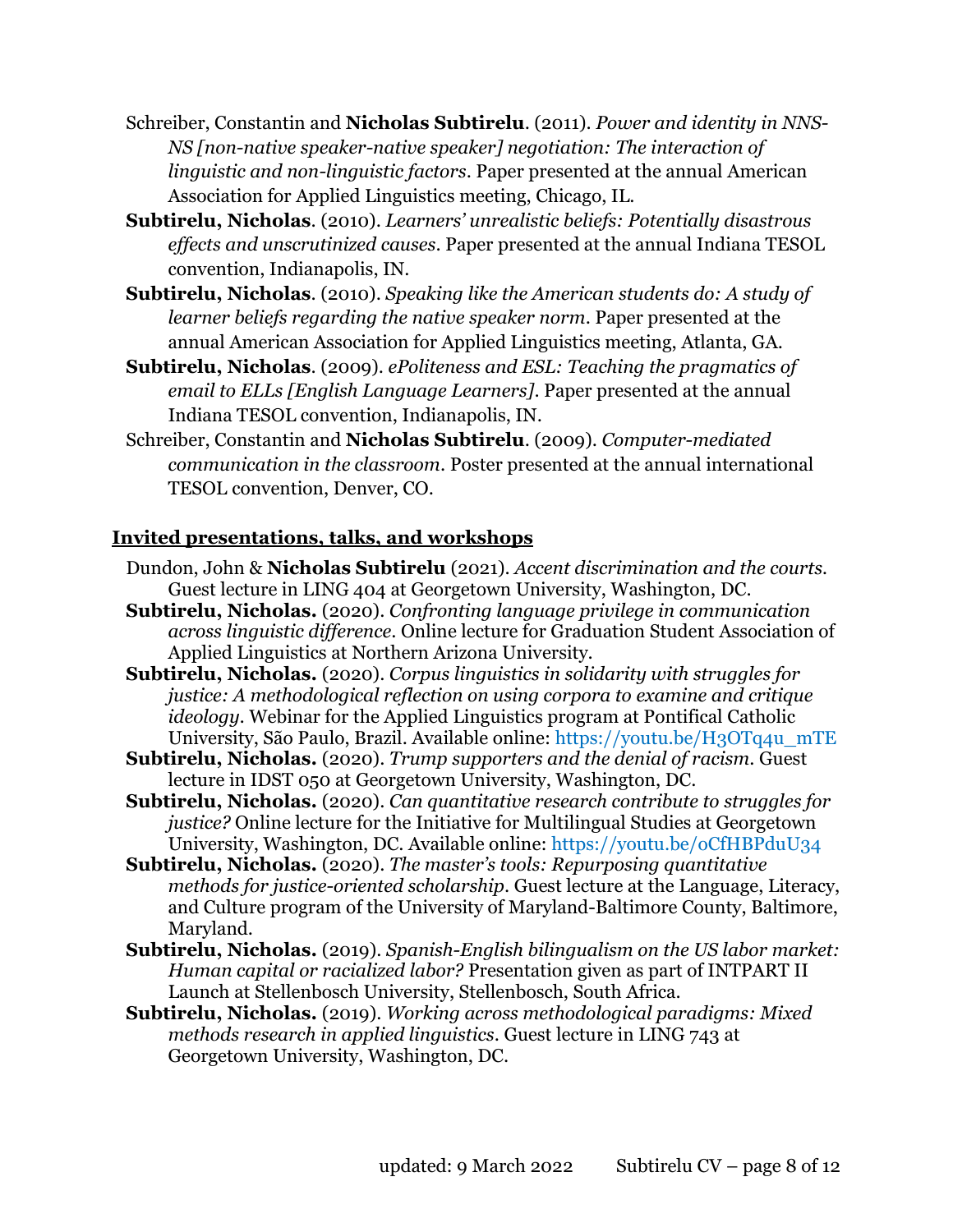- **Subtirelu, Nicholas.** (2018). *Spanish-English bilingualism on the US labor market: Human capital or racialized labor?* Guest lecture in IDST 010 at Georgetown University, Washington, DC.
- Ortega, Lourdes and **Nicholas Subtirelu**. (2018). *Multilingualism and social justice: What can TESOL professionals do?* Intensive summer workshop for American University MA TESOL program, Washington, DC.
- **Subtirelu, Nicholas.** (2018). *Spanish-English bilingualism on the US labor market: Human capital or racialized labor?* Guest lecture at George Mason University, Fairfax, VA.
- **Subtirelu, Nicholas**. (2017). *Linguistic diversity and inclusive communication on campus*. Professional development workshop for the Global Awareness Dialogue Project at Pennsylvania State University-Abington, Abington, PA.
- **Subtirelu, Nicholas,** Alison Mackey, and Luke Plonsky. (2017). *Working across methodological paradigms: Mixed methods research in applied linguistics*. Workshop delivered at Second Language Research Forum, Columbus, OH.
- **Subtirelu, Nicholas.** (2017). *Epistemology and ontology in qualitative research*. Guest lecture for LING 681: Research Design and Methods, Department of Linguistics, Georgetown University, Washington, DC.
- **Subtirelu, Nicholas.** (2016). *Language ideology, civic participation, and social justice*. Guest lecture for LING 310: Language & Social Justice, Department of Linguistics, Georgetown University, Washington, DC.
- **Subtirelu, Nicholas**. (2016). *Interrogating the 'international teaching assistant problem': A study of linguistic diversity and language policy at one internationalizing US university.* Presentation at annual Spring fellows retreat for the National Academy of Education / Spencer Foundation.
- **Subtirelu, Nicholas**. (2013). *Communicating identity: The role of language attitudes*. Guest lecture for AL 3021: Introduction to Linguistics, Department of Applied Linguistics & ESL, Georgia State University, Atlanta, GA.
- Pettitt, Nicole and **Nicholas Subtirelu**. (2013). *Pronunciation instruction for adult ELLs [English language learners]*. Workshop for tutors and teachers, Literacy Volunteers of Atlanta, Atlanta, GA.
- **Subtirelu, Nicholas**. (2012). *Communicating identity: The role of language attitudes*. Guest lecture for AL 3021: Introduction to Linguistics, Department of Applied Linguistics & ESL, Georgia State University, Atlanta, GA.
- **Subtirelu, Nicholas**. (2012). *Who's intelligible?: Language learners and language ideologies*. Invited presentation for the Georgia State University Linguistics Society, Department of Applied Linguistics & ESL, Georgia State University, Atlanta, GA.
- **Subtirelu, Nicholas**. (2010). *The 'Goofus and Gallant' of IRB protocols: Two case studies of IRB protocols of varying success*. Invited presentation for the Graduate Student Advisory Board's 'Friday Forum' series, Department of English, Ball State University, Muncie, IN.
- Seig, Mary-Theresa and **Nicholas Subtirelu**. (2010). *Working with international student writers. Invited workshop for the Writing Program professional development series*, Department of English, Ball State University, Muncie, IN.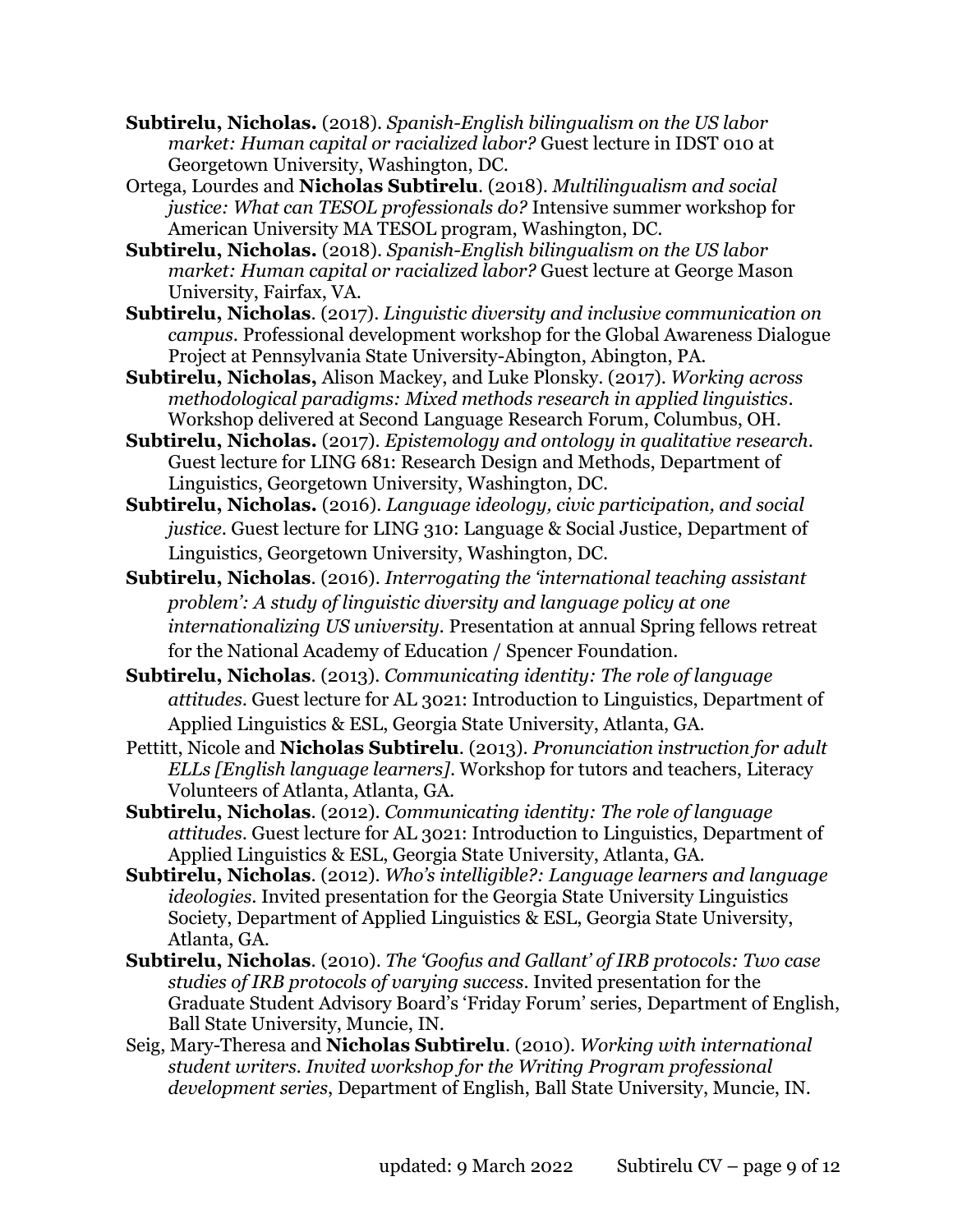- Seig, Mary-Theresa and **Nicholas Subtirelu**. (2010). *Standards for second language learners in composition classes*. Invited workshop for the Writing Program professional development series, Department of English, Ball State University, Muncie, IN.
- Defibaugh, Staci, Mary-Theresa Seig, and **Nicholas Subtirelu**. (2010). *Working on grammar with international student writers*. Invited workshop for the Writing Center professional development series, Department of English, Ball State University, Muncie, IN.
- Defibaugh, Staci, Mary-Theresa Seig, and **Nicholas Subtirelu**. (2010). *Cultural conceptions of intellectual property and international students' challenges with plagiarism*. Invited workshop for the Writing Center professional development series, Department of English, Ball State University, Muncie, IN.
- Defibaugh, Staci, Mary-Theresa Seig, and **Nicholas Subtirelu**. (2010). *Working with international students: Challenges and opportunities*. Invited workshop for The Writing Center professional development series, Department of English, Ball State University, Muncie, IN.
- Schreiber, Constantin and **Nicholas Subtirelu**. (2009). *Computer-mediated communication in the classroom*. Invited presentation for the Graduate Student Advisory Board's 'Friday Forum', Dept. of English, Ball State University, Muncie, IN.

#### **Courses taught**

*# of sections taught in (), when > 1*

Georgetown University, Dept. of Linguistics

| LING 251         | How languages are learned                                    | (6)               |
|------------------|--------------------------------------------------------------|-------------------|
| <b>LING 359</b>  | How languages are taught                                     | (3)               |
| <b>LING 479</b>  | Language policy                                              | (3)               |
| <b>LING 494</b>  | Task-based language teaching                                 | (2)               |
| LING 553         | Second language acquisition & bilingualism                   |                   |
| <b>LING 704</b>  | Ethnography of language policy                               |                   |
| <b>LING 745</b>  | Interpretivist inquiry in language studies                   |                   |
| <b>LING 748</b>  | Sociopolitics of language learning                           | (3)               |
|                  | Georgia State University, Dept. of Applied Linguistics & ESL |                   |
| AL 2231          | Understanding miscommunication                               | $\left( 2\right)$ |
| AL 3031          | Language in society                                          |                   |
| <b>ENGL 1102</b> | English composition II                                       | (2)               |
| <b>ESL 7350</b>  | Academic writing for graduate students                       | $\left( 2\right)$ |
|                  |                                                              |                   |

## **Editorial roles**

Section Editor (Forum), *TESOL Quarterly* 2018 – 2021

September 2021 (Vol. 55, Issue 3): Confronting ableism in TESOL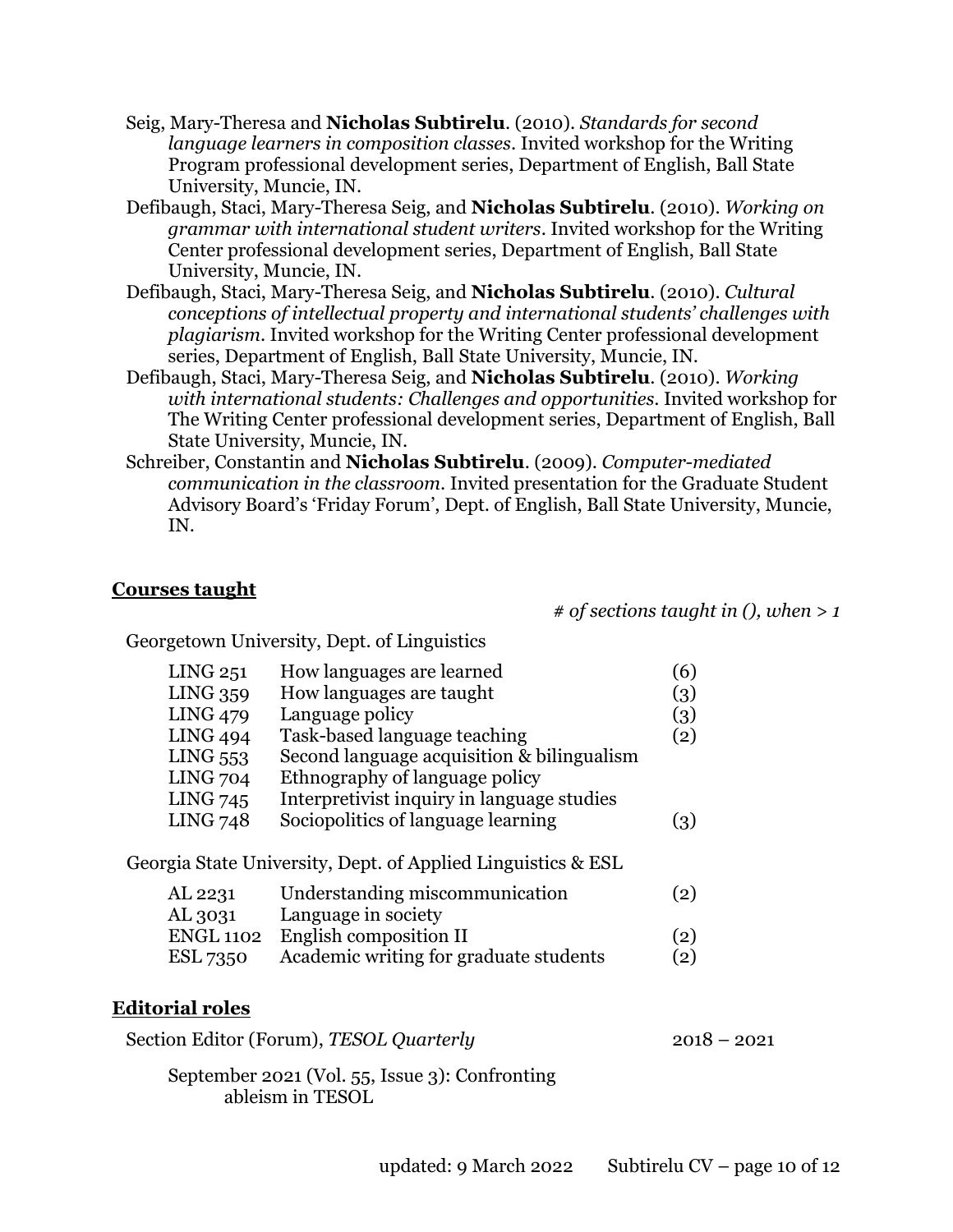June 2019 (Vol. 53, Issue 3): TESOL professionals and the struggle against xenophobia and white nationalism

#### **Manuscript review for professional journals**

*# of manuscripts reviewed in () Applied Linguistics* (2) *Bilingual Research Journal* (2) *Corpora* (1) *Corpus Linguistics and Linguistic Theory* (1) *Critical Discourse Studies* (2) *Critical Inquiry in Language Studies* (2) *Critical Multilingualism Studies* (1) *Current Issues in Education* (2) *Employee Relations (1) Equity & Excellence in Education* (1) *Foreign Language Annals* (2) *Functions of Language* (1) *Innovation in Language Learning and Teaching* (1) *Journal of Asian Pacific Communication* (1) *Journal of Language, Aggression & Conflict* (2) *Journal of Language and Social Psychology (2) Journal of Multilingual & Multicultural Development* (1) *Language & Education* (1) *Language Awareness* (2) *Language, Culture and Curriculum* (1) *Language in Society* (1) *Language Policy* (1) *Language Learning* (1) *Language Teaching Research* (1) *Modern Language Journal* (2) *Multicultural Perspectives* (1) *Multilingua* (1) *TESL-EJ* (9) *TESOL Quarterly* (8)

#### **Conference organizing**

Strand coordinator (Sociolinguistics), AAAL 2018

#### **Abstract review for professional conferences**

| Second Language Research Forum (SLRF)               | 2015       |
|-----------------------------------------------------|------------|
| American Association for Applied Linguistics (AAAL) | 2017, 2021 |
| Georgetown University Round Table (GURT)            | 2017, 2019 |